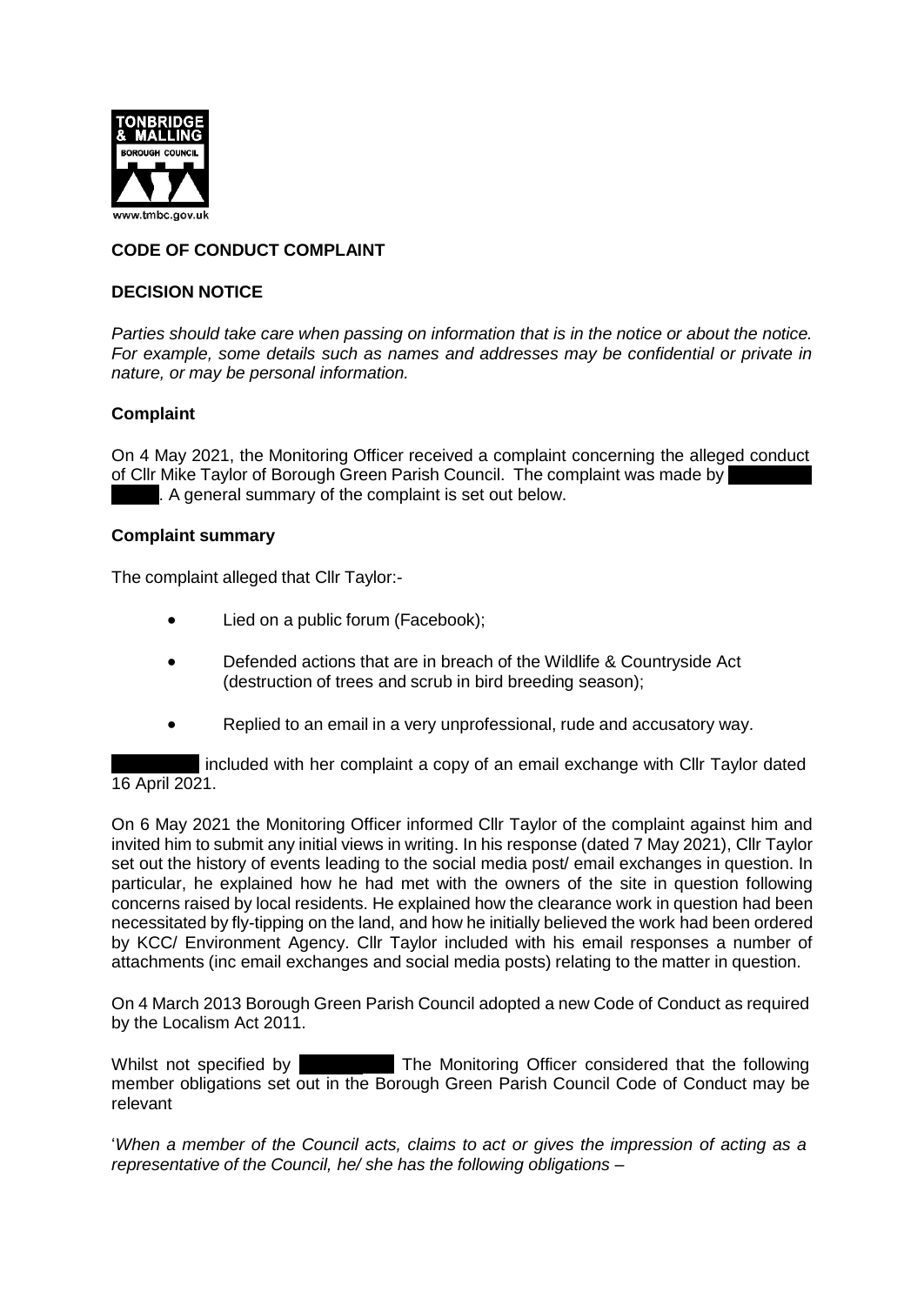*He/ she shall behave in such a way that a reasonable person would regard as respectful*

*He/ she shall not act in a way which a reasonable person would regard as bullying or intimidatory'*

#### **Consultation with the Chairman & Vice-Chairman of the Joint Standards Committee and Independent Person**

In accordance with the arrangements adopted by the Borough Council for dealing with complaints that a councillor has breached their authority's code of conduct, the complaint was assessed by the Monitoring Officer in consultation with the Independent Person and the Chairman and Vice-Chairman of the Joint Standards Committee.

Paragraph 1.1 of the 'Procedure on receipt of a complaint' requires that complaints are assessed against the legal jurisdiction test in paragraph 1.2 and, if applicable, the local assessment criteria in paragraph 1.4.

The legal jurisdiction test contains 6 elements. If a complaint fails one or more of the jurisdiction tests, no further action will be taken and the complaint will be rejected.

The 6 tests are:-

- 1. Did the alleged conduct occur before the adoption of the Code of Conduct?
- 2. Was the person complained of a member of the Borough or Parish Council at the time of the alleged conduct?
- 3. Was the person complained of acting in an official capacity at the time of the alleged conduct?
- 4. Did the alleged conduct occur when the person complained of was acting as a member of another authority?
- 5. If the facts could be established as a matter of evidence, could the alleged conduct be capable of a breach of the Code of Conduct?
- 6. The complaint is about dissatisfaction with the Borough or Parish Council's decisions, policies and priorities, etc

The Monitoring Officer did not consider that the complaint satisfied all elements of the legal jurisdiction test. In particular, he did not consider that, if proven, Cllr Taylor's conduct would breach the Borough Green Parish Council Code of Conduct.

Whilst the email exchanges between **and Cllr Taylor are robust**, the Monitoring Officer did not consider them to be sufficient to amount to a breach of the Code. Both and Cllr Taylor clearly feel very strongly about the fly-tipping and subsequent clearance, but engaging in a robust exchange does not necessarily amount to disrespect. If had been subjected to an unreasonable personal attack by Cllr Taylor then the position may be different, but the Monitoring Officer did not regard the email exchanges as sufficient in that regard.

Cllr Taylor accepted in his response to the Monitoring Officer that the statement he posted on Facebook i.e. that the clearance operation had been ordered by KCC and the Environment Agency, was an overstatement, based upon a misunderstanding on his part of a conversation between Robert and Shaun Body, and his understanding that the owner would have been required to remove the fly-tipping under the relevant rules. Whilst the statement on Facebook was therefore inaccurate, that is not sufficient in itself to amount to a breach of the Code of Conduct. Nor is it a breach of the Code for a Councillor to be unaware of the provisions of the relevant wildlife legislation.